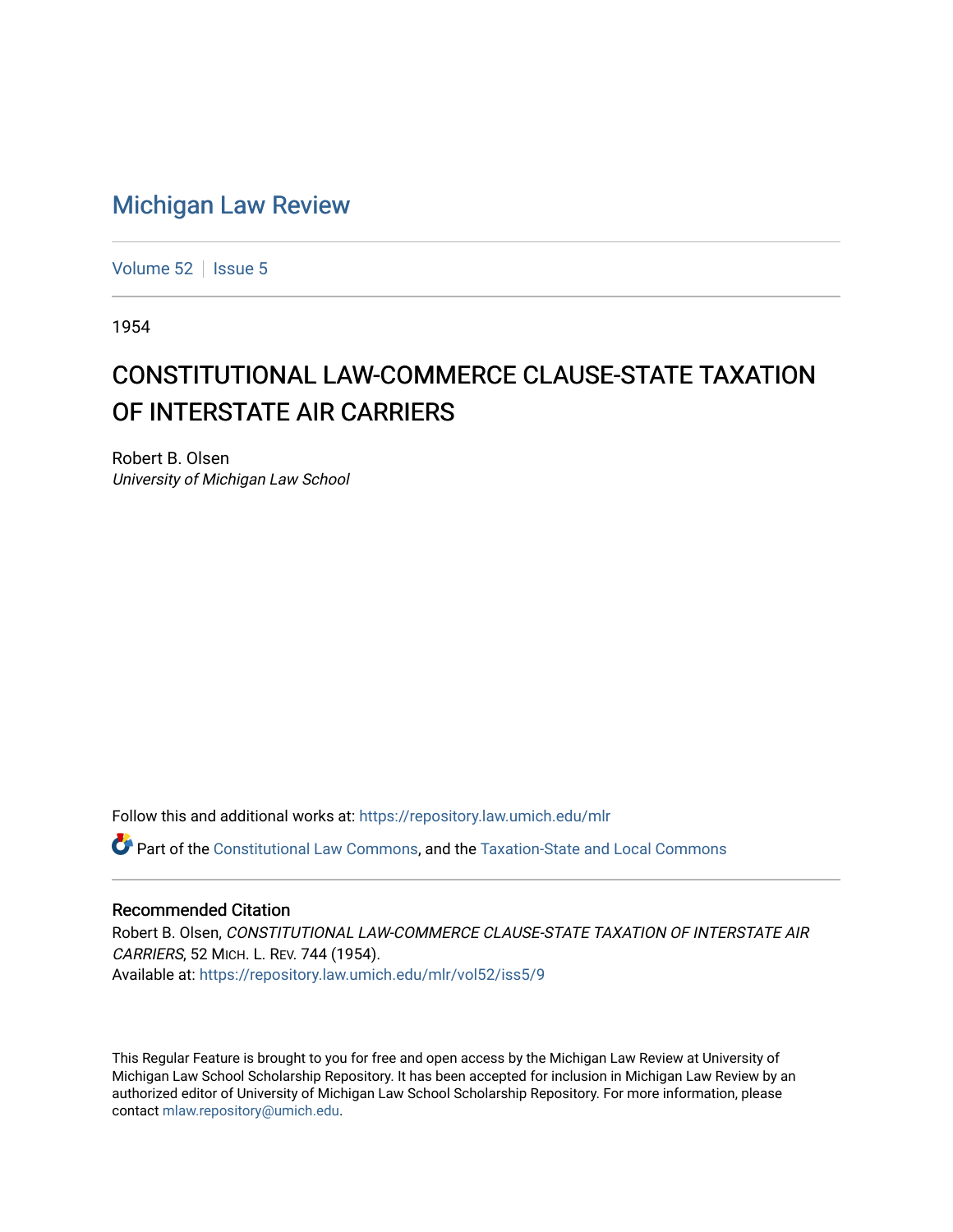CoNSTITUTIONAL LAw-CoMMERCB CLAUSE-STATB TAXATION oF INTBR-STATB Am CARRIERs-Plaintiff, an interstate air carrier, was incorporated in Delaware, and the home port of its planes was in Minnesota. It conducted regularly scheduled flights in and between twelve states. No landings were ever made in Delaware. Nebraska, one of the states in which landings were made by plaintiff, levied an ad valorem tax on a proportion of the Hight equipment of the plaintiff measured by the proportion of the total use of the equipment that was attributable to Nebraska.<sup>1</sup> Plaintiff contended that the commerce clause of the United States Constitution precluded Nebraska from imposing any tax whatever upon such Hight equipment used in interstate commerce. In an original action for a declaratory judgment, *held,* the tax is valid. *Mid-Continent Airlines, Inc. v. Nebraska State Board of Equalization and Assessment,* 157 Neb. 425, 59 N.W. (2d) 746 (1953).<sup>2</sup>

In view of the Supreme Court's numerous pronouncements that multiple taxation of tangible personalty employed in interstate commerce is prohibited by the commerce clause of the Constitution,<sup>3</sup> the courts have often been presented with the problem of determining exactly where such personalty is subject to taxation, i.e., what constitutes a tax situs for roving personal property?4 When *Pullman's Palace Car Co. v. Pennsylvania*5 was decided, it was thought that a substantial step had been taken toward establishing a uniform rule on the matter. In that case, it was held that railroad cars of a company domiciled in another state were subject to taxation by Pennsylvania to an extent proportionate to the use made of such cars within Pennsylvania com-

1 Neb. Rev. Stat. (1943) §§77-1244 to 77-1250.

<sup>4</sup>See generally on tax situs of personal property: 123 A.L.R. 179 (1939); 139 A.L.R. 1463 (1942); 153 A.L.R. 270 (1944).

5141 U.S. 18, 11 S.Ct. 876 (1891).

<sup>2</sup>The United States Supreme Court noted probable jurisdiction of this case on January 4, 1954, in Braniff Airways, Inc. v. Nebraska State Board of Equalization and Assessment, 74 S.Ct. 312.

<sup>3</sup>Standard Oil Co. v. Peck, 342 U.S. 382, 72 S.Ct. 309 (1952), contains a recent affirmance of this rule.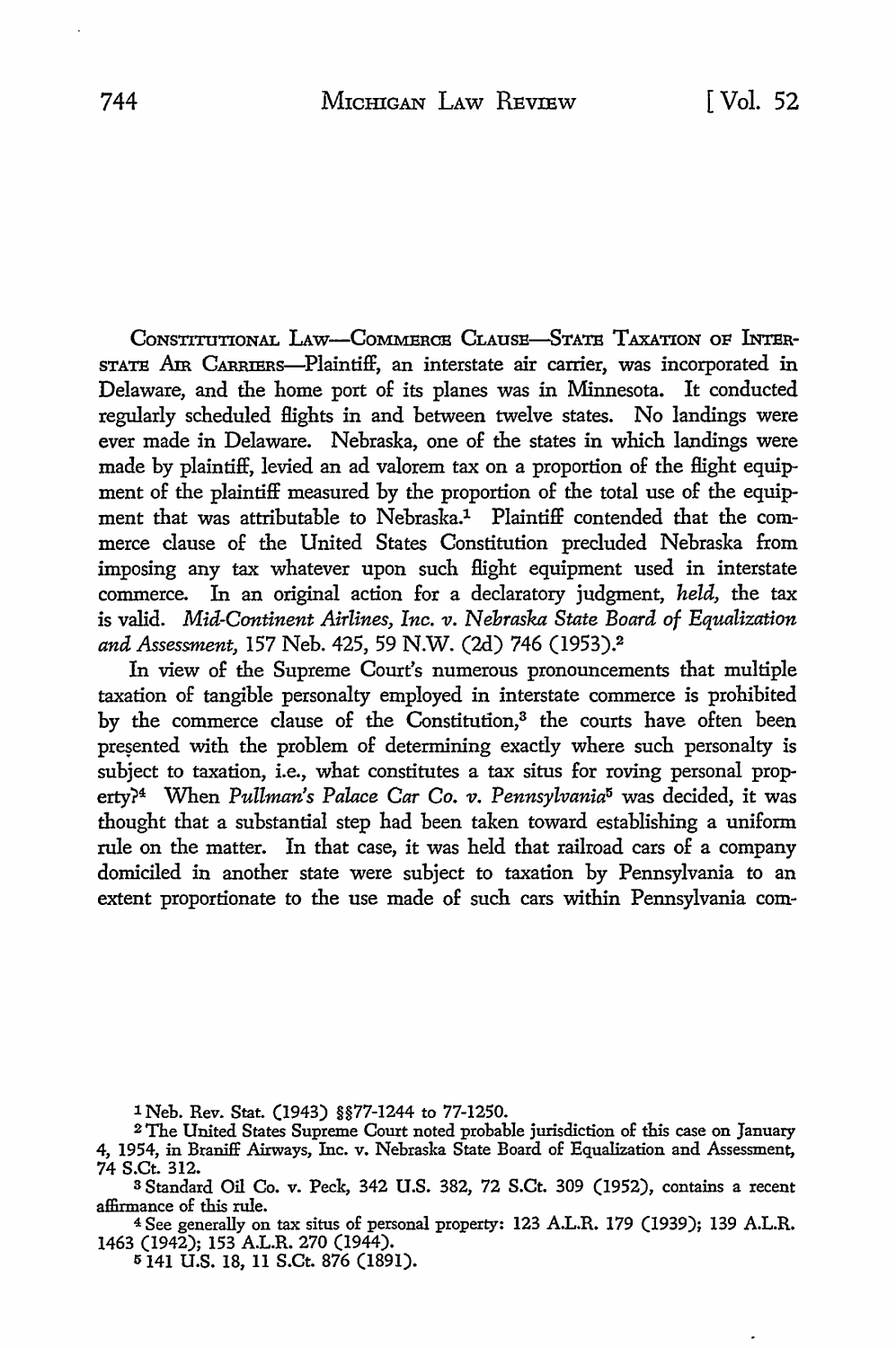pared to the total use of the cars within and without that state. The Court abandoned the old rule that personalty was taxable only at the domicile of the owner, and announced the adoption of a new rule which would sanction proportionate taxation by those jurisdictions which provided protection and benefits to the owner, in his capacity as owner, and in which the personalty appeared regularly. Although the *Pullman* case has been followed closely in succeeding railroad cases,<sup>6</sup> the majority of the Supreme Court, in *Northwest Airlines, Inc. v. Minnesota*,<sup>7</sup> gave it a construction which has served to raise new doubts as to the scope of the taxing power of non-domiciliary states. In the *Northwest* case, it was held that airplanes flying on regularly scheduled £lights in interstate commerce had not been shown to have acquired a taxable situs elsewhere than in Minnesota, which was the "home port" and domicile of the owner.8 The vagueness of the Court on this point leaves it uncertain, however, as to whether it was thought that the *Pullman* decision is inapplicable to airlines cases, or whether the tests satisfactory to create a non-domiciliary taxing situs, as set forth in the *Pullman* case, had not been met. In the principal case, it was found that Nebraska had acquired authority to levy the proportional tax by virtue of the presence of plaintiff's planes in the state at regular intervals.9 This would seem to be consistent with the *Pullman* decision, but in apparent conflict with the *Northwest* decision.10 The latter decision indicates that the Supreme Court is not entirely content with the idea that personalty should be taxed proportionately by the states in which it is used. The trend of recent decisions, nevertheless, is toward sustaining the proportional tax of non-domiciliary, non-home port states. In several decisions rendered subsequent to the *Northwest* case, the Supreme Court has either sanctioned the proportional tax11 or declared invalid the tax of a domiciliary-home port state which has been levied upon the total value of such moving personalty.<sup>12</sup> Although these decisions have not involved aircraft, the language employed by the Court is indicative of a willingness to treat the various types of interstate transportation on the same constitutional footing.18 The principal case presents an opportunity for the Court to begin

<sup>6</sup> Johnson Oil Refining Co. v. State of Oklahoma ex rel. Mitchell, 290 U.S. 158, 54 S.Ct. 152 (1933).

7 322 U.S. 292, 64 S.Ct. 950 (1944).

8 Four justices entertained this view. Since Justice Black concurred on separate grounds, it became the deciding view.

<sup>9</sup> On the negative side, the court concluded that no other state could tax the full value of the planes.

<sup>10</sup>The existence or non-existence of a tax situs in states other than Minnesota was not directly decided in the Northwest case, but evidence showing regular scheduled landings in these other states was held to fail to establish the existence of a tax situs in those states.

11 Ott v. Mississippi Valley Barge Line Co., 336 U.S. 169, 69 S.Ct. 432 (1949); Smoot Sand and Gravel Corp. v. District of Columbia, (D.C. Cir. 1949) 174 F. (2d) 505, cert. den. 337 U.S. 939, 69 S.Ct. 1515 (1949).

12 Standard Oil Co. v. Peck, note 3 supra.

13 "We can see no reason which should put water transportation on a different constitutional footing than other interstate enterprises." Ott v. Mississippi Valley Barge Line Co.,